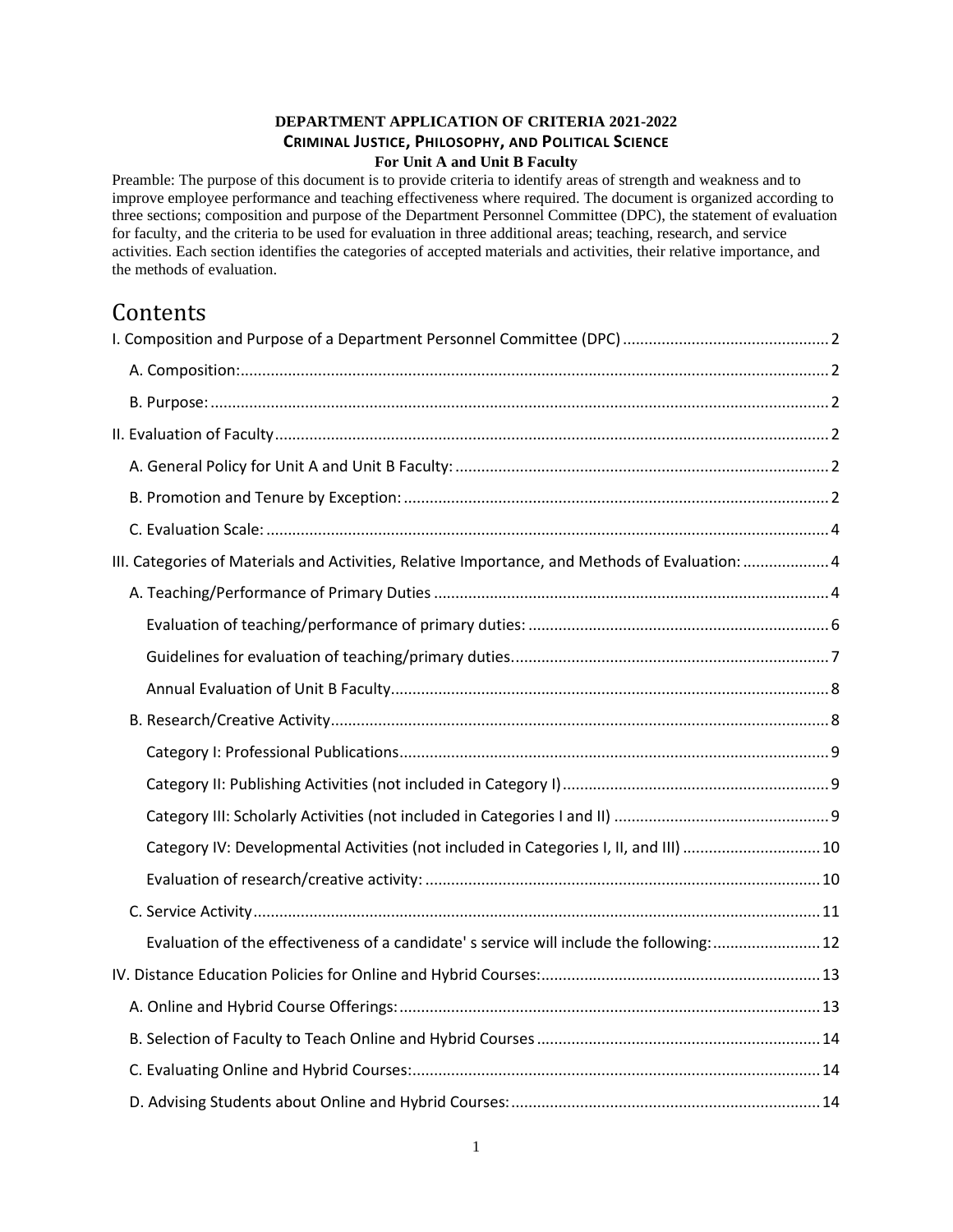# <span id="page-1-0"></span>I. Composition and Purpose of a Department Personnel Committee (DPC)

# <span id="page-1-1"></span>A. Composition:

The composition of the DPC for the Department of Criminal Justice, Philosophy and Political Science (CJPPS) shall be constituted in accordance with the Bylaws of the Department.

## <span id="page-1-2"></span>B. Purpose:

The purpose of the DPC shall be to review materials submitted by faculty members of the Department seeking retention, promotion, professional advancement increase (PAI), or tenure and to provide recommendations in accordance with the CSU-UPI Contract (hereafter referred to as the Faculty Agreement). The dates for this process are specified in the Annual University Timetable for Evaluation.

# <span id="page-1-3"></span>II. Evaluation of Faculty

# <span id="page-1-4"></span>A. General Policy for Unit A and Unit B Faculty:

To receive a positive personnel recommendation, the candidate must be judged to have met the designated performance standard in each area as required by the Faculty Agreement for the requested personnel action. For Unit A Faculty, those areas shall include teaching, research/creative activities, and service. For Unit B Faculty, retention shall be evaluated in teaching/primary duties. For candidates who have not yet completed the Ph. D., a letter from the dissertation committee indicating their progress and select chapters from the dissertation must be included in the portfolio. In each case, the DPC will determine whether the submission has successfully met the quality necessary and appropriate for the relevant performance standard.

All Unit A teaching faculty will document participation in a professional development activity/activities within the evaluation period that contribute/s to course development and improvement of teaching, to improvement of research/creative activity, or to service.

Activities include but are not limited to participation in short courses, conferences, and workshops, and other related, educational experiences and events. These may be virtual or face-to-face experiences/events.

# <span id="page-1-5"></span>B. Promotion and Tenure by Exception:

## Departmental Application of Criteria for Exceptionality

An eligible employee who applies for consideration for tenure or promotion on the basis of exception or for tenure by exception in the fourth or fifth years must meet the relevant university criteria as described in the contract. In addition, the employee must show evidence of exceptional performance beyond that otherwise required in *two of the three* areas of evaluation.

### **Exceptionality in the area of Teaching**

- 1. Creation of two or more new courses.
- 2. Development of a new degree or certificate program for CSU.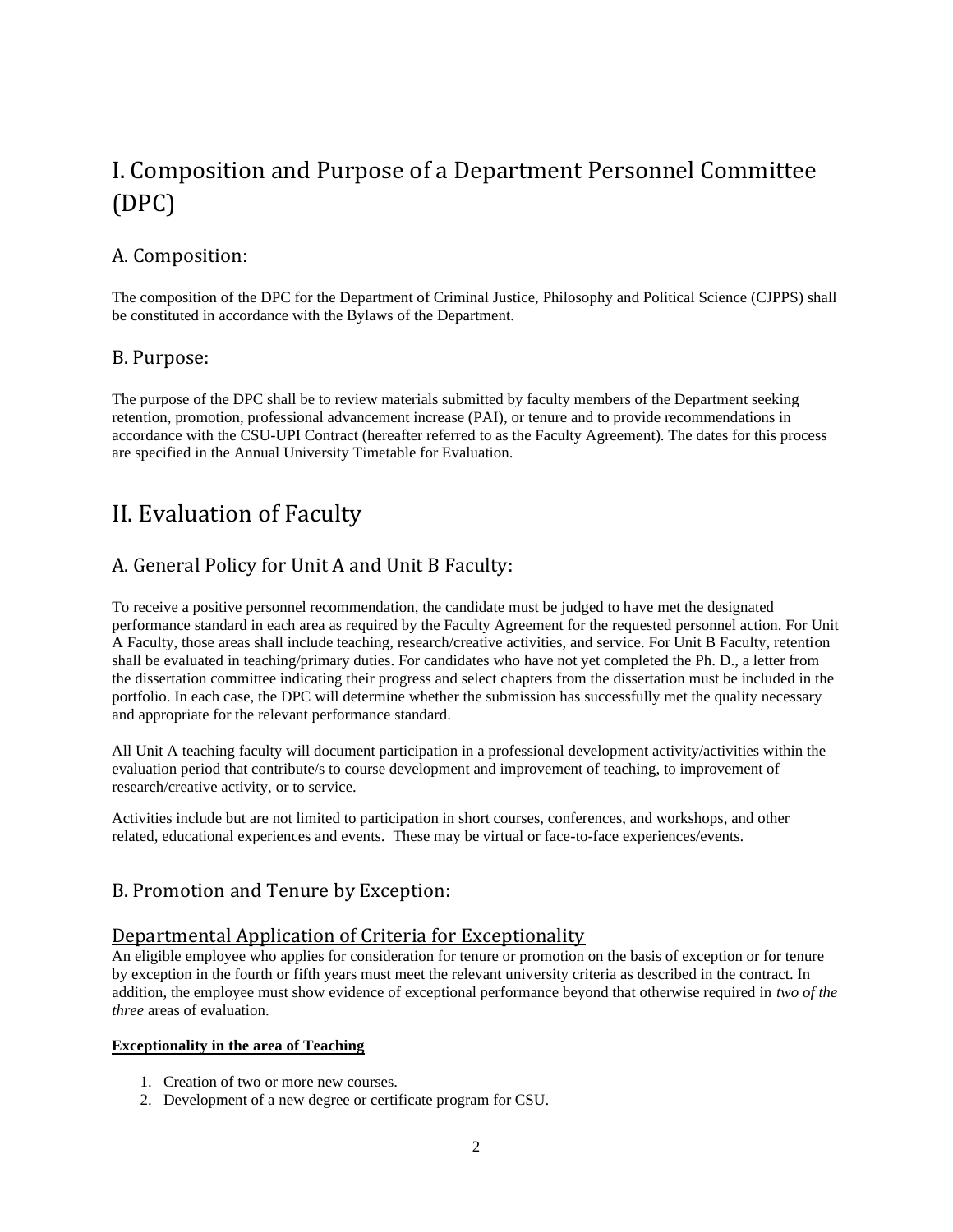- 3. Student evaluations consistently rating the faculty member at 4.2-5.0 over the entire evaluation period.
- 4. Faculty Excellence Award in Teaching from CSU or other professional bodies.

**Method of Evaluation:** An individual submits a representative sample of materials that provides evidence for *any two* or more of the exceptionality criteria.

#### **Exceptionality in Research**

Two additional Category I Research and Creative Activities.

a) Published book from an established, non-vanity, publisher. Documentation may consist of the title page or table of contents of a book as the publication appeared in print, or a letter from an editor or publisher accepting a book for an upcoming publication. The faculty member may request that a full-length book to be equal in weight to multiple articles. If this is requested, this request must be part of the faculty member's portfolio and include a table of contents and a title page showing the book's publisher.

b) Peer-reviewed articles, whether in journals, books, or other venues including articles which have been accepted for publication and not yet published for which the faculty member is the primary/corresponding author. Documentation may consist of off-prints of the published work, an electronic copy of the first page of an article, or a letter from an editor or publisher accepting an article for an upcoming publication.

c) Peer-reviewed articles, whether in journals, books, or other venues including articles which have been accepted for publication and not yet published for which the faculty member is NOT the primary/corresponding author but to which the faculty member has made a major contribution. Documentation may consist of off-prints of the published work, an electronic copy of the first page of an article, or a letter from an editor or publisher accepting an article for an upcoming publication. In such cases the DPC will look carefully at the contribution of the candidate to the work in making their determination. It is the responsibility of the candidate to fully explain their role in the project so the DPC can make a well-informed decision.

d) Award of an external grant or fellowship. No limit is to be placed on the kind of grant or the purpose for which it was awarded, so long as there is a demonstrable relationship between the award and the faculty member's discipline and/or area of expertise. Documentation must include the grant award letter.

- e) Editing or co-editing an edited book-length volume from an established, non-vanity, publisher. Documentation may consist of the title page or table of contents of a book as the publication appeared in print, or a letter from an editor or publisher accepting a book for an upcoming publication.
- f) Substantial professional reports produced for or with a government body or community organization related to the faculty member's subject area. Documentation may consist of the title page and table of contents of the report, as well as a web link to the full report, if available.

**Method of Evaluation:** An individual submits evidence for *any two* or more of the above activities.

### **Exceptionality in Service**

- 1. Award of Faculty Excellence Award in Service from CSU or other professional bodies.
- 2. Service as an officer of a professional organization at the national or international level.
- 3. Chair of a planning committee for a state or national conference.
- 4. Participation on a committee/task force that reviews/develops policy related to one's area of expertise at the national or international level.
- 5. Meets standards for tenure and has two or more significant contributions at the university or college level.

**Method of Evaluation:** An individual submits a representative sample of materials that provide evidence for *any two* or more of the above activities.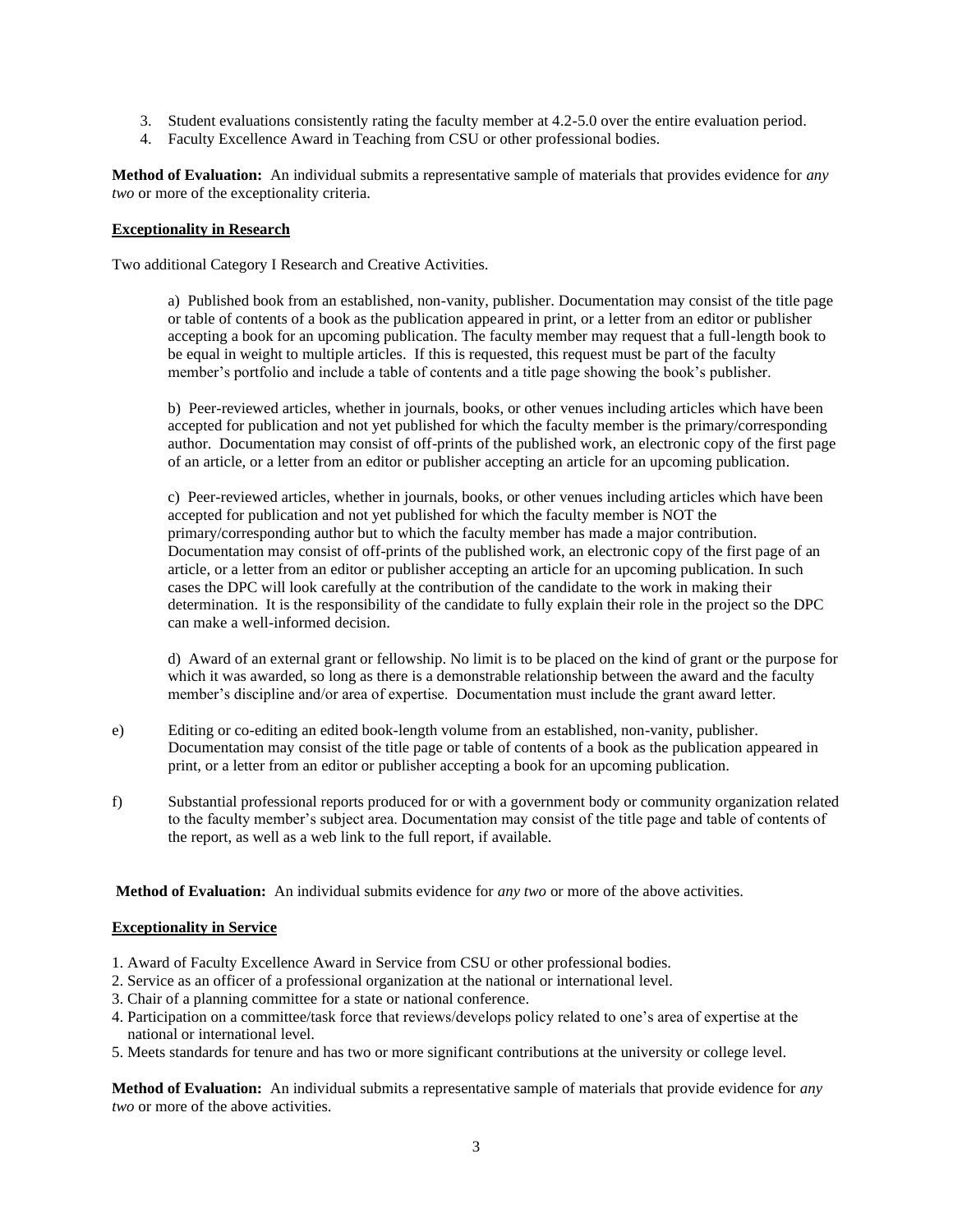## <span id="page-3-0"></span>C. Evaluation Scale:

Faculty will be evaluated based on a seven-level scale listed below. Some rankings may not apply to some evaluation decision and may not be required in each case. The rankings are as follows:

> Appropriate (lowest rank) Satisfactory Highly Satisfactory Effective Highly Effective Significant Superior (highest rank)

# <span id="page-3-1"></span>III. Categories of Materials and Activities, Relative Importance, and Methods of Evaluation:

# <span id="page-3-2"></span>A. Teaching/Performance of Primary Duties

### **Materials that must be submitted in the evaluation portfolio:**

1. Two classroom observations by members of the DPC. Peer reports on Unit A teaching faculty and full-time lecturers during Fall or Spring term. Tenured faculty will submit to one observation per academic year. 2. Classroom observation by the Chair. Chairperson reports on all teaching faculty, at least once per academic year during Fall or Spring term.

3. Student evaluations: submitted to conform with the provisions of the Contract, Article 19.4.b. Each academic term, every student in each class section, shall have the opportunity to evaluate their instructor's teaching effectiveness in accordance with departmental policies and procedures except for any course with five or fewer students. All student evaluations remain property of the University. (all teaching faculty) 4. Evidence of participation in departmental assessment activities (where required; for all teaching faculty).

#### **Materials that may be submitted in the evaluation portfolio:**

5. Additional class observation reports from other faculty members within the evaluation period 6. Student evaluation forms from additional classes within the evaluation period, based on the department's established evaluation forms

#### **Course materials that must be submitted in the evaluation portfolio (for untenured faculty):**

7. Course syllabi for each course taught during the evaluation period unless there are multiple sections of the same course or significant changes have been made to a previous course syllabus. Syllabi from all taught courses, including independent studies, tutorials, practica, internships, etc. ALL COURSES for Fall and Spring semesters. Syllabi are expected to clearly define the following:

- course description;
- course objectives/outcomes;
- assessment methods:
- the name of the text and other required materials;
- instructor's name, phone number, e-mail address, office location, and office hours;
- class meeting time and location;
- a calendar of activities for the course: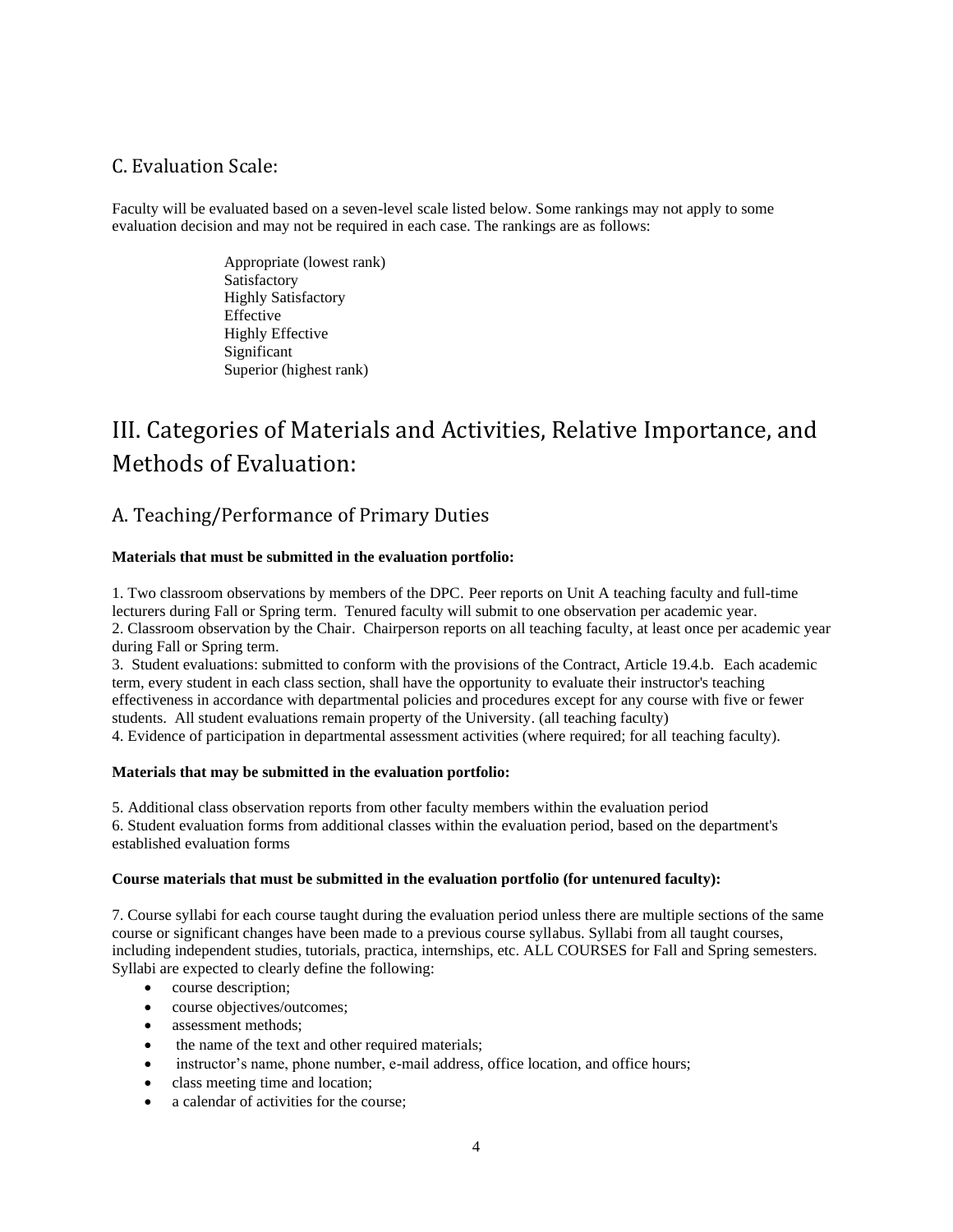- ADA statement;
- material to be covered in the course:
- policies concerning attendance and tardiness;
- grading standards, frequency and relative weights of exams, quizzes, homework, papers, and other materials; and
- link to the University student evaluation site [http://www.csu.edu/course-eval.](http://www.csu.edu/course-eval)
- In addition, it is expected that syllabi will be professionally produced with a minimum of spelling, grammatical or typographical errors, that all instructions and conditions are internally consistent, and that the course content and prerequisites reflect the catalog description.
- All syllabi will be in the format that is recommended by the University and will include items required for specific accrediting agencies when appropriate.
- For courses where a 4000-level class meets with a 5000-level class, it is expected that the two classes will have different syllabi, different learning outcomes, and different assessment measures.

8. At least two exams for each course taught during the evaluation period, excluding seminars, unless there are multiple sections of the same course that utilize the same exam or significant changes have been made 9. If exams are not the primary method of evaluation of the student, a detailed discussion of one project or paper from which grades are determined for each course during the evaluation period unless multiple sections of the same course are taught that utilize a similar methodology

## **Course materials that may be submitted in the evaluation portfolio:**

- 10. Additional exams
- 11. Handouts
- 12. Study guides
- 13. Original instructional materials
- 14. Internet or web-related instruction (hard copy)
- 15. Reading lists
- 16. Lists of guest speakers
- 17. Any other information the faculty member considers important

### **Primary duties that may be submitted in the evaluation portfolio:**

- 18. Internship advising (if faculty member receives CUEs)
- 19. Student academic advising (if faculty member receives CUEs)
- 20. Assessment (if compensated)
- 21. Administrative assistance to the chair (if compensated)
- 22. Report preparation for accreditation/evaluation (if compensated)
- 23. Union committee membership/leadership positions (if compensated)
- 24. Any additional compensated duties

#### **Additional activities that may be submitted in the evaluation portfolio:**

- 25. Professional development for teaching improvement
- 26. Development of extension courses, distance learning or internet courses
- 27. Faculty Excellence Awards (teaching emphasis)
- 28. Supervision of student teachers
- 29. Presentation at the "great debate" series
- 30. Presentations in residence halls, fraternities, or sororities
- 31. Speaking at symposia/panels serving students
- 32. Guest speaker at student organized activity
- 33. Curriculum revision and development, including course revisions and updates
- 34. Other student-centered activity (with appropriate documentation)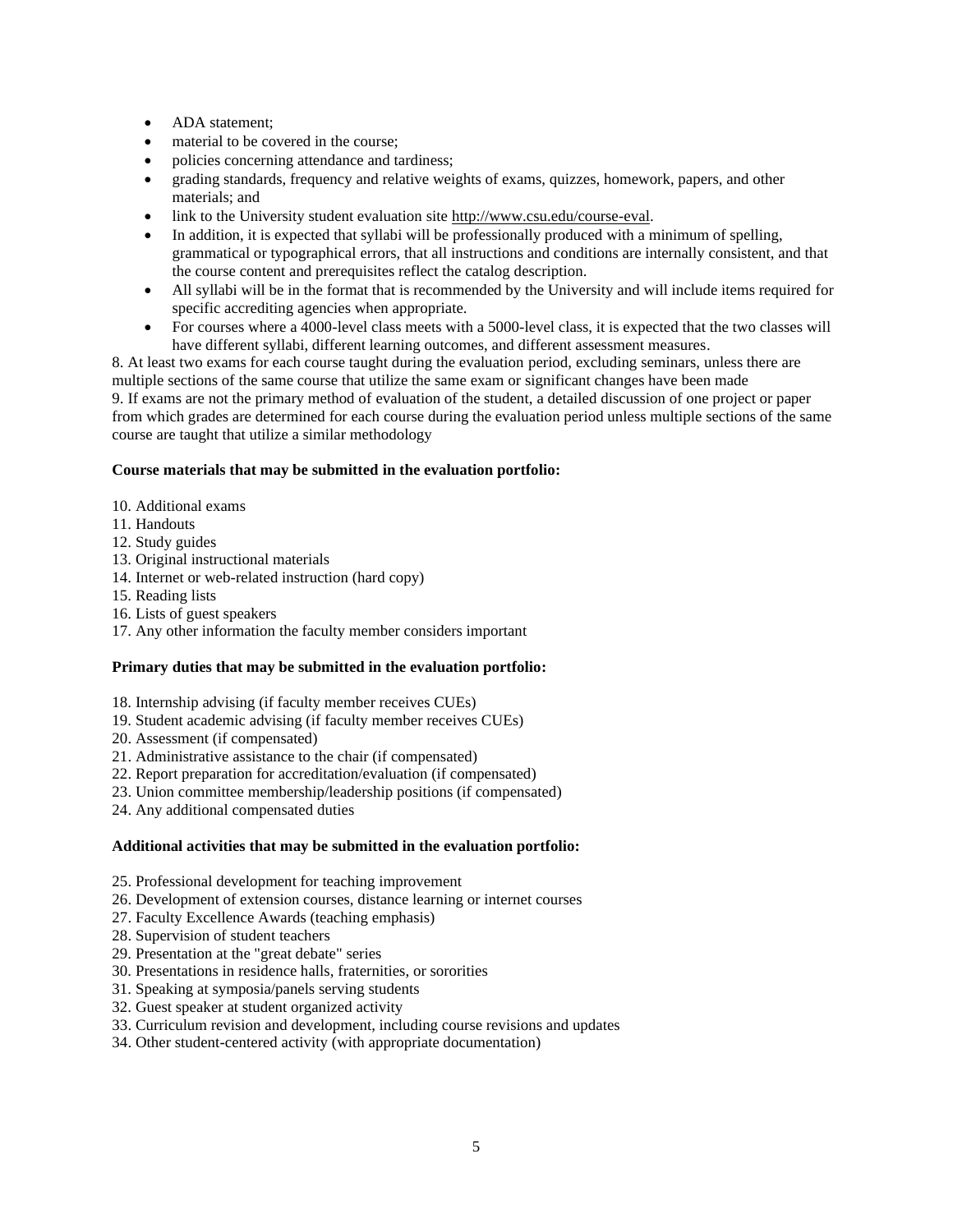#### **Relative importance:**

- Classroom performance is the most important category. It will be based on classroom evaluation reports from the Chair and DPC member(s), and the student evaluations, weighted equally.
- Course materials will be considered of secondary in importance to student evaluations.
- Curriculum revision and development, including course revision and accreditation report development, should be considered for promotion and tenure.
- **•** Performance standards for non-teaching primary duties (e.g., assessment, advising activities) should be considered increasingly significant as the standard for review becomes more significant.

## <span id="page-5-0"></span>Evaluation of teaching/performance of primary duties:

#### **Classroom visitations:**

- At least two classroom visitations will be conducted by members of the DPC of equal or higher rank chosen by the Chair of the DPC and in the same discipline as the candidate in consultation with the candidate as to the time. If there is but one faculty member within the discipline of equal or higher rank, the DPC Chair should select the second evaluator of equal or higher rank from another discipline in the department. After the visitation, the applicant may ask that additional visitations by other members of the DPC, including members from other disciplines within the department, be made. All evaluations should use the "Peer Evaluation" form and will become part of the personnel process. All evaluations will be given to the Chair of the DPC, who will provide a copy to the faculty member being evaluated. THEY MUST BE INCLUDED IN THE PORTFOLIO.
- The department chair will schedule a class visitation with the candidate at an agreed upon time. The Chair's report will be included in the departmental evaluation of the candidate. It is the responsibility of the candidate to ensure that the Chair is made aware of the need for a class visitation when the candidate needs such an evaluation for the portfolio.
- The "Peer Evaluation" form will include written consideration of the organization and presentation of the subject matter and the apparent responsiveness of students.
- Evaluators should use the appropriate language of the DAC (e.g., satisfactory, highly effective, superior) on the peer evaluation form.
- **•** The DPC chair is responsible for informing the evaluator of the requisite standard required of a faculty member for the evaluation.
- **•** There is a need for an objective measurement scale for Chair and Peer evaluations; the following scale is recommended:

2.5 to 2.6 for Satisfactory 2.61 to 3.0 for Effective 3.01 to 3.5 for Highly Effective 3.51 to 4.0 for Significant 4.01 to 5.0 for Superior

#### **Student evaluations of teaching effectiveness:**

- Each academic term, every faculty member shall ensure that all of his/her students have the opportunity to evaluate his/her teaching effectiveness. Student evaluations shall be compiled using the University's online evaluation form with additional questions added if approved by the department Chairperson and a majority of the Unit A faculty. The faculty member may, at her/his discretion, choose to utilize the Department's Evaluation form as a supplement to the online evaluation form.
- The University s evaluation form is available online for all students to complete. At the end of the semester, the compiled results of the online evaluations should be made available to the faculty member in hard copy for inclusion in the portfolio. Since the faculty member cannot control the choice a student makes to complete the online form, the faculty member shall not be penalized for a low completion rate of the online form. It is expected that faculty members will encourage students to complete the online form with appropriate reminders toward the end of the semester.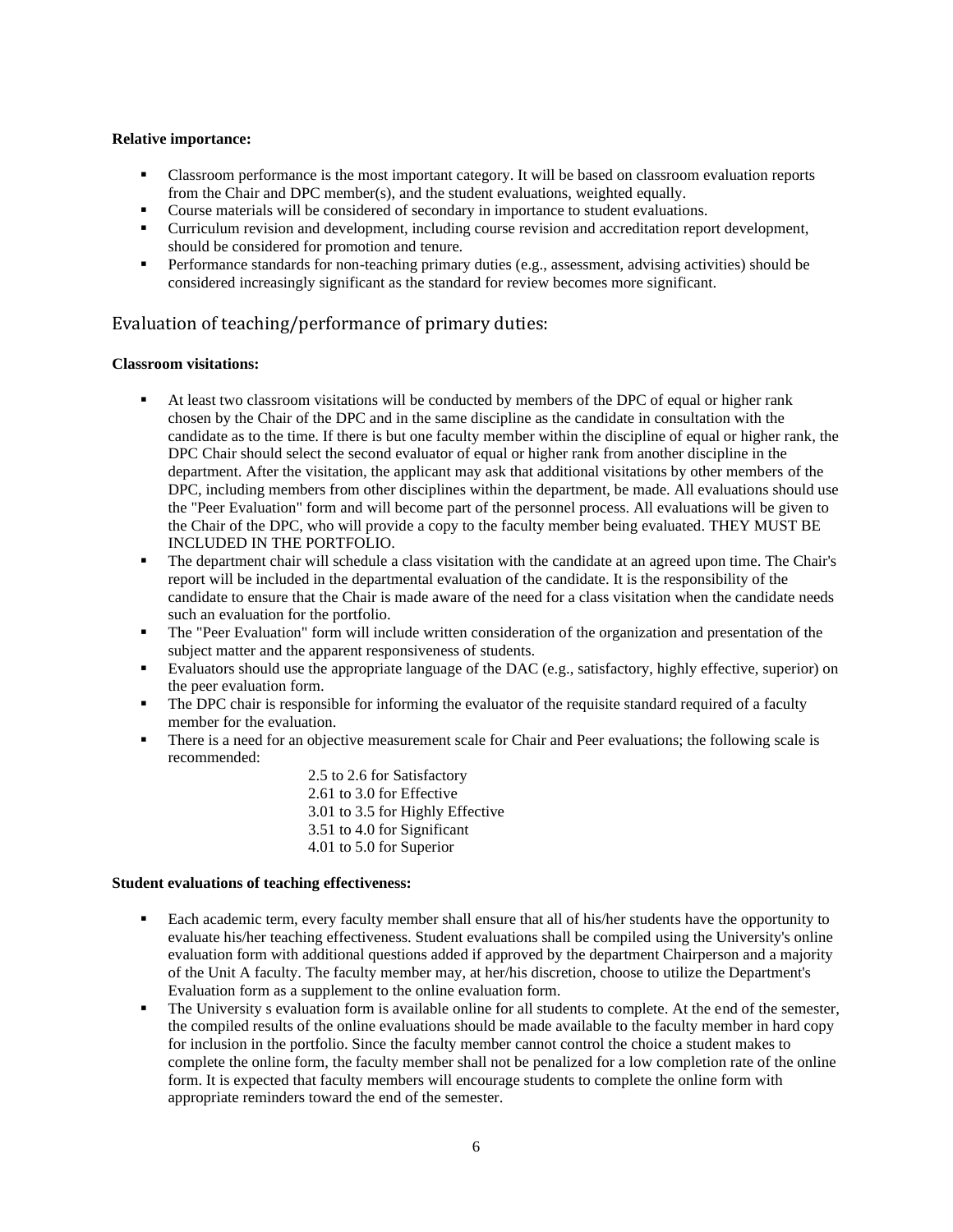- Any departmental evaluations utilized for each class will be kept separate.
- All student evaluations will become part of the faculty member's file and will be part of the faculty member's personnel records.
- The measurement scale for Student evaluations is as follows:
	- 2.5 to 2.6 for Satisfactory
	- 2.61 to 3.0 for Effective
	- 3.01 to 3.5 for Highly Effective
	- 3.51 to 4.0 for Significant
	- 4.01 to 5.0 for Superior

#### **Course materials are to be evaluated on the following bases:**

- Scope/coverage of information--appropriateness to the course level;
- Quality and fairness of exams;
- Fairness of the grading policy.
- **•** The syllabus must include a statement of course objectives, requirements, readings, and a written description of attendance and grading policies.
- Where disagreement regarding the scope, quality, and fairness of any course material submitted occurs, the Chair will assign a senior faculty member in the same discipline as the candidate to complete an "Instructional Materials Evaluation" form for the purpose of judging the course materials. A candidate may submit such a form already completed by another member of his/her discipline as part of the portfolio materials to assist the DPC in judging course materials.
- Other primary duties (e.g., assessment, advising): satisfactory performance of other primary duties related to teaching shall be evaluated according to documentation provided by the candidate for the relevant period of performance based on the appropriate job description (where applicable).

## <span id="page-6-0"></span>Guidelines for evaluation of teaching/primary duties.

Based on documented evidence presented for the criteria in all teaching/performance and primary duty categories, the candidate will be judged by the voting members of the DPC as to whether the member has fulfilled the standard indicated for the appropriate category. The standards for evaluation are as follows:

A **Satisfactory** teaching evaluation (needed for retention in probationary years one and two, and for annual evaluation of all temporary faculty) will require the following:

- Overall classroom visitation evaluations must be satisfactory or better;<br>• Student evaluations must be judged on average as  $2.5$  to  $2.6$  for Satisfactory
- Student evaluations must be judged on average as 2.5 to 2.6 for Satisfactory.
- The course materials must be satisfactory.

An **Effective** teaching evaluation (needed for retention in probationary year three; and promotion to assistant professor) will require the following:

Overall classroom visitation evaluations must be effective or better.

- Student evaluations must be judged on average as 2.61 to 3.0 for Effective
- **•** The course materials are effective.
- One contribution must be made in categories A18-A34.

A **Highly Effective** teaching evaluation (needed for retention in probationary year four; and may be applied to temporary faculty) will require the following:

- Overall classroom visitation evaluations must be highly effective or better.
- Student evaluations must be judged on average as 3.01 to 3.5 for Highly Effective The course materials are highly effective.
- The course materials are highly effective.
- Two (2) contributions must be made in categories A18-A34.

A **Significant** teaching evaluation (needed for retention in probationary year five; promotion to associate professor) will require the following: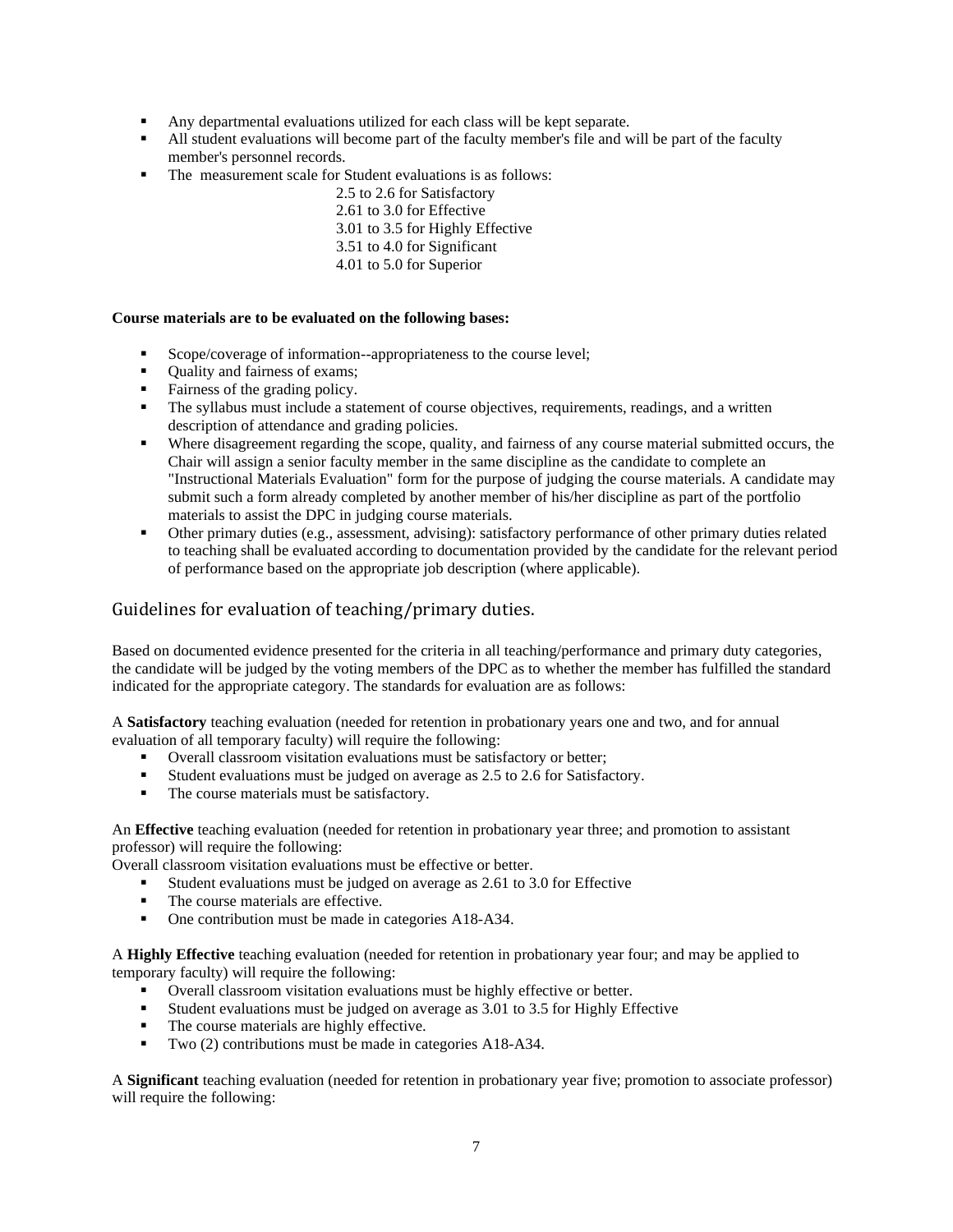- Overall classroom visitation evaluations must be highly effective or better.<br>■ Student evaluations must be judged on average as 3.51 to 4.0 for Significan
- Student evaluations must be judged on average as 3.51 to 4.0 for Significant.
- The course materials are highly effective.
- Two (2) significant contributions must be made in categories A18-A34.
- **•** One additional contribution must be made in categories A18-A34 for promotion to associate professor.

A **Superior** teaching evaluation (needed for tenure; promotion to professor; PAI) will require the following:

- Overall classroom visitation evaluations must be superior.
- Student evaluations must be judged on average as 4.01 to 5.0 for Superior.
- Course materials are highly effective.
- Three significant contributions are made in categories A18-A34.
- One additional contribution must be made in categories A18-A34 for promotion to full professor or PAI.

## **Regarding the annual evaluation of tenured Unit A faculty,**

Teaching/Primary duties will be judged **Adequate** that meet the following criteria:

- Student evaluations must be judged on average as 3.01 to 3.5 for Highly Effective
- Course materials are satisfactory.
- Two significant contributions in categories A18-A34.

Teaching/Primary duties will be judged **Exemplary** that meet the following criteria:

- Student evaluations must be judged on average as 4.01 or higher
- Course materials are highly effective.
- Three significant contributions in categories A18-A34.

## <span id="page-7-0"></span>Annual Evaluation of Unit B Faculty.

Regarding the annual evaluation of Unit B (full-time temporary or part time temporary) faculty, unsatisfactory, satisfactory or highly effective performance must be demonstrated based on the standards below (after one full semester of teaching):

1. Two classroom observations by members of the DPC. Peer reports on full-time lecturers during Fall or Spring term.

2. Classroom observation by the Chair. Chairperson reports on all teaching faculty, at least once per academic year during Fall or Spring term.

A **Satisfactory** teaching evaluation (needed for retention in probationary years one and two, and *for annual evaluation of all temporary faculty*) will require the following:

- Overall classroom visitation evaluations must be satisfactory or better;
- Student evaluations must be judged on average as 2.5 to 2.6.
- The course materials must be satisfactory.

A **Highly Effective** teaching evaluation (needed for retention in probationary year four; *and may be applied to temporary faculty*) will require the following:

- Overall classroom visitation evaluations must be highly effective or better.
- Student evaluations must be judged on average as 3.01 to 3.5 for Highly Effective
- The course materials are highly effective.
- Two (2) contributions must be made in categories A18-A34.

# <span id="page-7-1"></span>B. Research/Creative Activity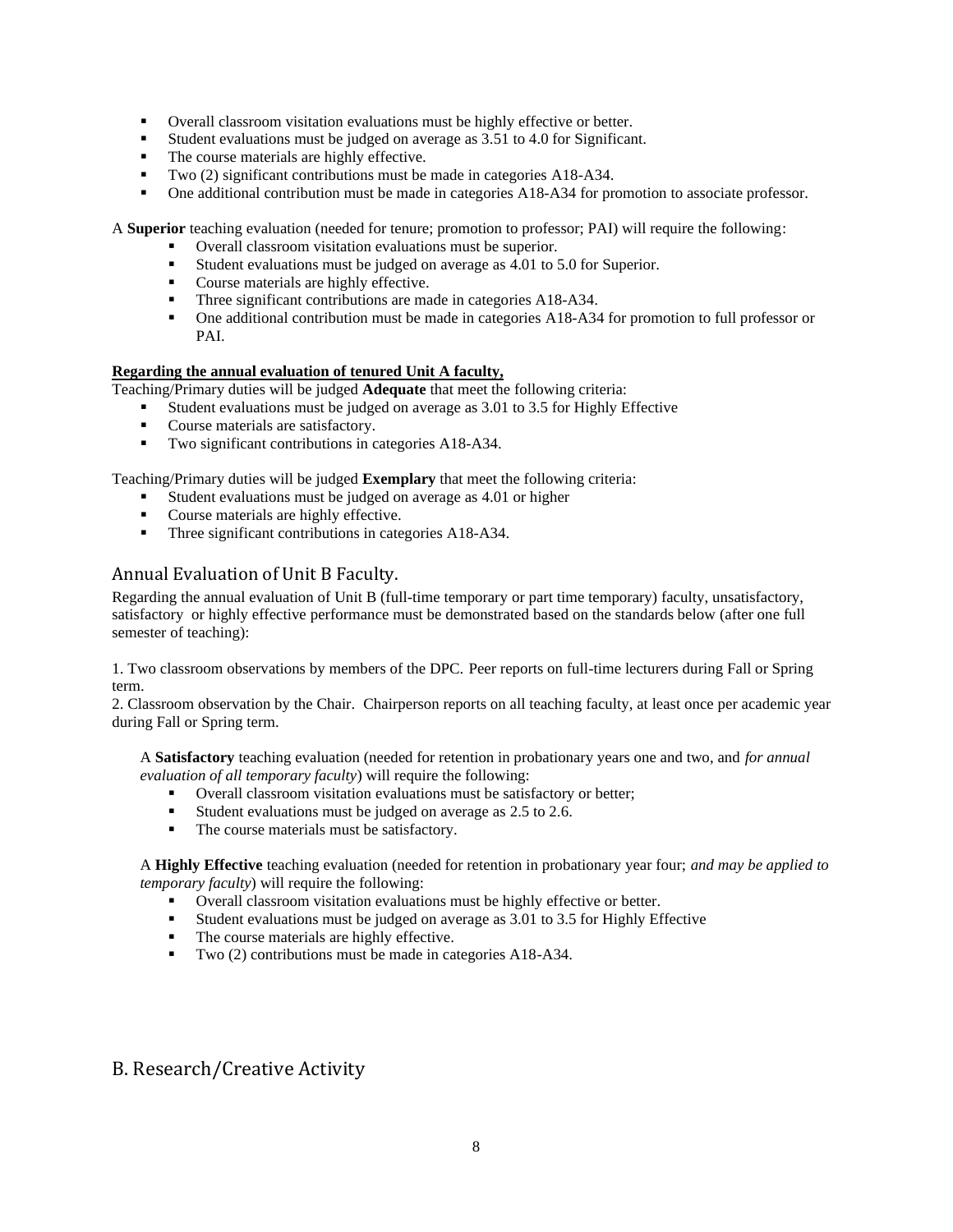Categories of materials and activities: Faculty members shall not be restricted or limited in the areas in which they engage in scholarly activities. The most significant criterion for evaluation shall be evidence that the faculty member is active and engaged in his/her academic discipline. No limits are to be placed on the kind of research and/or creative activities selected, if there is a demonstrable relationship between the faculty member's research and his/her academic discipline. The activities listed within each category are meant to be illustrative of the kind of activities that may be considered in each category. The lists below are not meant to be either definitive or exhaustive. Each faculty member is encouraged to consult with a member of the DPC concerning his/her activities, their appropriate category ranking, and the appropriate type of documentation.

## <span id="page-8-0"></span>Category I: Professional Publications

- 1. Monograph
- 2. Published Book
- 3. Original Translation
- 4. Peer-reviewed journal article
- 5. Published journal article
- 6. Book chapter in an edited collection

Documentation consists of an offprint of the published work, photocopies of the first page of an article or table of contents of a book as the publication appears in print.

## <span id="page-8-1"></span>Category II: Publishing Activities (not included in Category I)

7. Publications in any venue not covered in Category I

8. Manuscripts submitted (or in review) in peer- reviewed publications

9. Evidence that the faculty member's research/creative activity is regarded as significant within his/her discipline (indices, journal citation, professional letters referencing published work)

10. Book reviews published in professional journals

11. Papers at national or international professional meetings, or evidence that a paper has been accepted for presentation at such a meeting though the meeting will not take place until after the submission of the document or portfolio

12. Award or grant

13. Progress toward a terminal degree in the faculty member's primary discipline Documentation shall conform to the guidelines in Category I unless otherwise specified.

## <span id="page-8-2"></span>Category III: Scholarly Activities (not included in Categories I and II)

14. Manuscripts in preparation: The acceptability of manuscripts in preparation and the appropriate documentation shall be determined by the DPC using the "Unpublished Materials Evaluation Form." The Chair of the DPC may designate a referee in the same area of expertise to provide a written evaluation of the materials submitted in consultation with the faculty member.

15. Research in progress: The acceptability of research in progress shall be determined by the DPC in consultation with the faculty member. Where human subject research occurs, the written approval notice shall constitute documentation of ongoing and appropriate research activity. The Chair of the DPC may designate a referee in the same area of expertise to provide a written evaluation of the materials submitted in consultation with the faculty member.

16. Grant or fellowship proposals or applications in preparation: The acceptability of such proposals shall be judged by the DPC which may solicit the opinions of referees in the faculty member's discipline and/or area of expertise.

17. Papers presented at local/state/regional professional meetings, or evidence that a paper has been accepted for presentation at such a meeting.

18. Invited presentation at a professional meeting that requires substantial preparation

19. Original work in an anthology or scholarly edited volume of essays

20. Edit a published scholarly work of documents or essays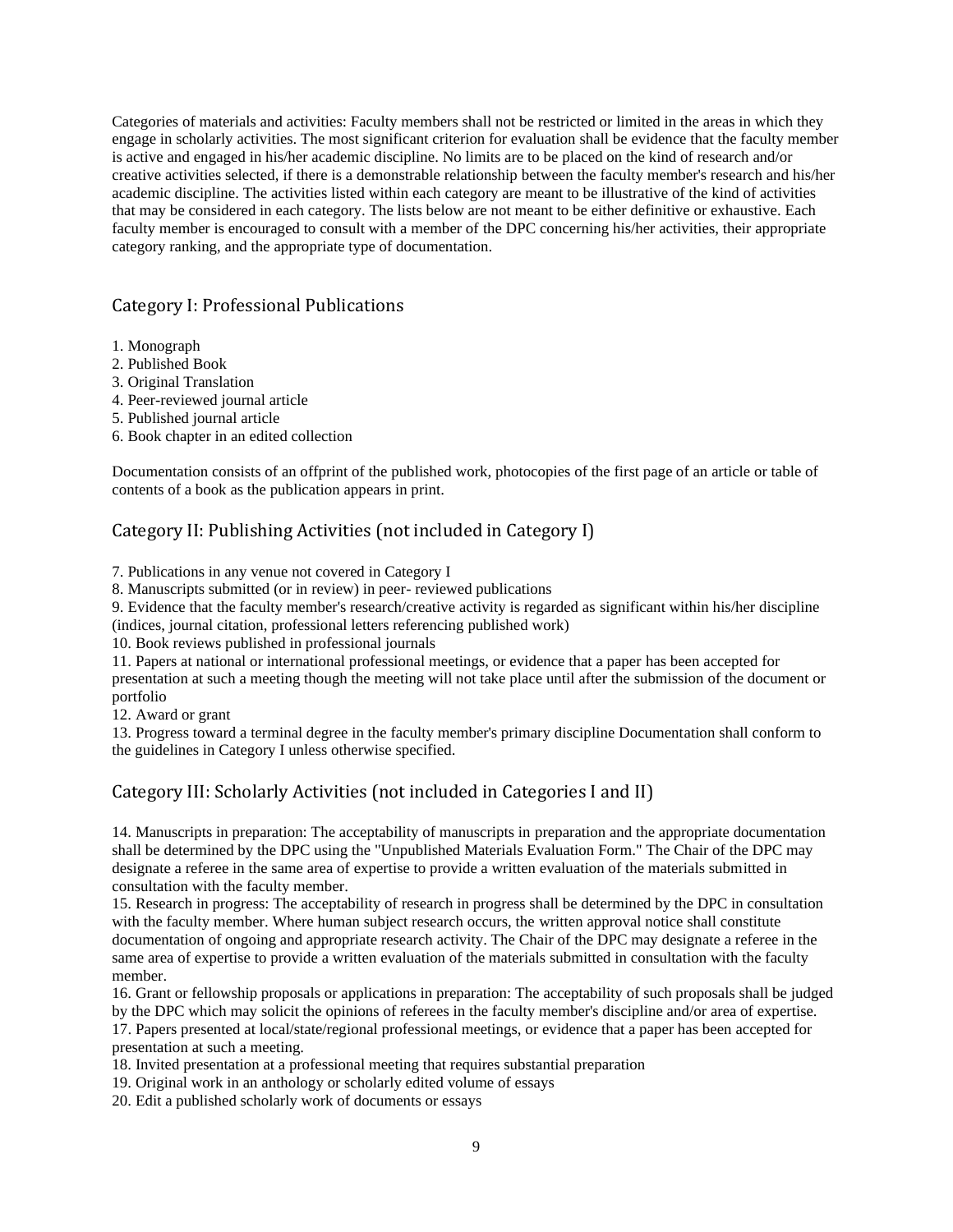21. Edit professional journal

22. Edit *Proceedings* of a professional conference

23. Serving as a reviewer for granting agencies, publishers, or any other area in which a faculty member's expertise is recognized. Acceptable documentation shall consist of letters soliciting the faculty member's reviews. 24. Statements from external professionals testifying to a faculty member's expertise, participation in ongoing research projects, the quality of a faculty member's work and area of expertise and so forth. Acceptable documentation shall consist of letters testifying to the faculty member's expertise and/or activity.

Documentation shall include copies of material and an "Evaluation Form" where appropriate.

## <span id="page-9-0"></span>Category IV: Developmental Activities (not included in Categories I, II, and III)

- 25. Professional involvement with community-based organizations
- 26. Presentation at departmental, college or university seminar
- 27. Discussant or panel chair at professional conference
- 28. Curate or organize a public or CSU exhibition
- 29. Any other appropriate submission (include "Unpublished Activities" form)

### **Relative importance:**

- **•** Research listed in Category I (B1 through B6) and Category II (B7 through B13) represent a higher level of scholarly achievement and is therefore weighed more heavily than the activities listed in Category III (B14 through B24) and Category IV (B25 through B29).
- **•** DPC members shall assess the relative significance of a published work, considering factors such as the press or journal which publishes the work, the impact of the work in the field, and any other factors consistent with the standards of the academic discipline.

## <span id="page-9-1"></span>Evaluation of research/creative activity:

- Quality and professional stature of publications will be judged by the DPC
- Consideration will be given only to work that can be documented according to the categories listed above during the evaluation period
- Consideration will be given to the prestige of the conference or institution where a presentation is given
- Evidence of professional/research development must be submitted to document the activities
- Evidence must be submitted to document the awards

Guidelines for evaluations of research/creative activity. Based on documented evidence presented for the criteria Categories I through IV (B1 through B29), the candidate will be judged by the voting members of the DPC as to whether the candidate has fulfilled the standard indicated for the appropriate category. The standards for evaluation are as follows:

An **Appropriate** research/creative activity evaluation (needed for retention in probationary year one) will require the candidate to meet one of the criteria in any Category IV (B25 through B29).

A **Satisfactory** research/creative activity evaluation (needed for retention in probationary year two) will require the candidate to meet at least two of the criteria in Category IV (B25 through B29).

A **Highly Satisfactory** research/creative activity evaluation (needed for retention in probationary year three; promotion to assistant professor) will require the candidate to meet one of the criteria in Category III (B14 through B24) and two items from Category IV (B25 through B29).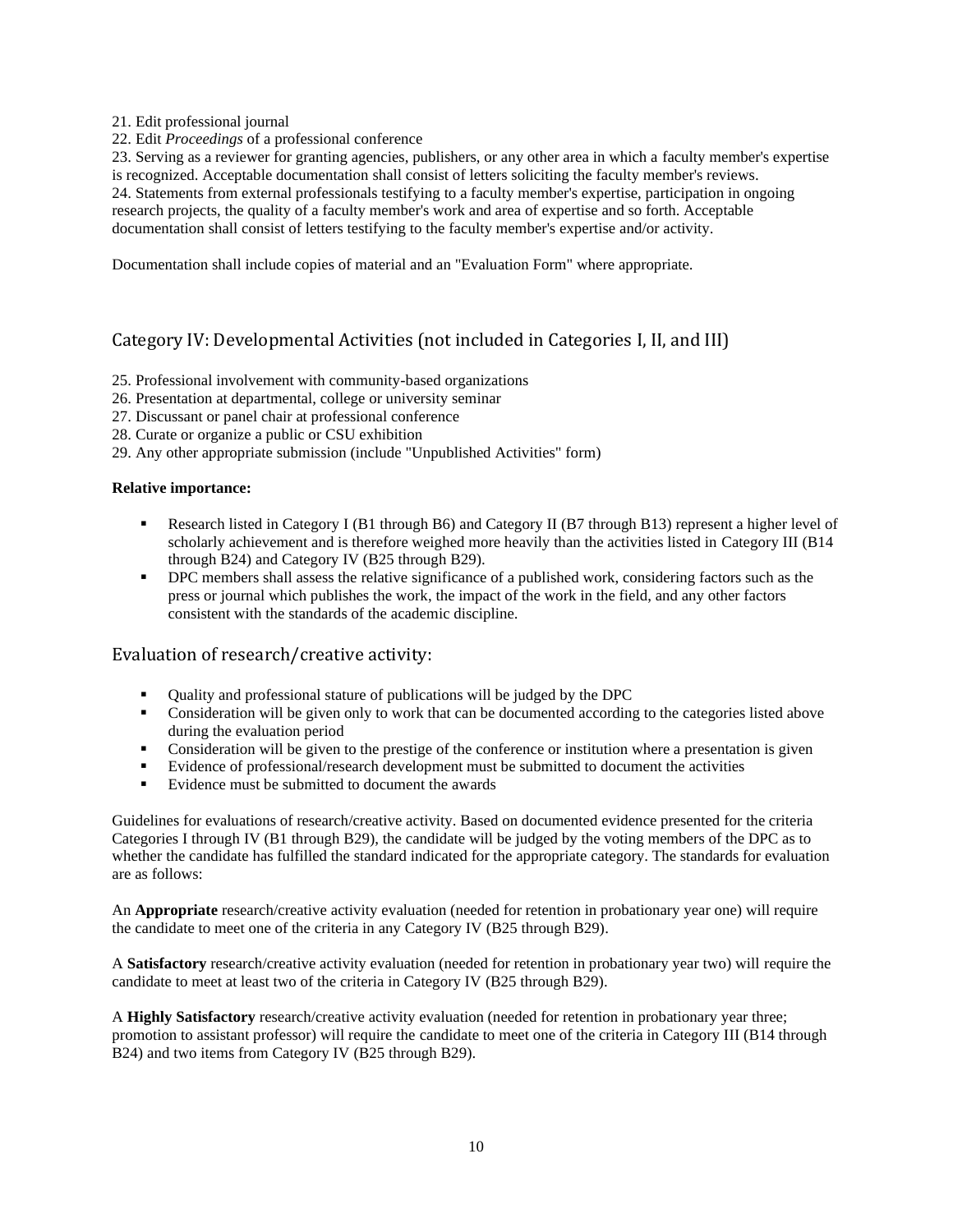An **Effective** research/creative activity evaluation (needed for retention in probationary year four; promotion to assistant professor) will require the candidate to meet at least one of the criteria in Category II (B7 through B13) and one item from Category IV (B25 through B29).

A **Highly Effective** research/creative activity evaluation (needed for retention in probationary year five) will require the candidate to meet at least two of the criteria in any Category II (B7 through B13) and one item from Category III (B14 through B24) and one item from Category IV (B25 through B29).

A **Significant** research/creative activity evaluation (needed for tenure; promotion to associate professor) will require the candidate to meet:

- At least one of the criteria in Category I (B1 through B6) and
- At least two additional activities in Categories III (B14 through B24).
- One additional activity in Categories III (B14 through B24) or two activities in Category IV (B25 through B29) are needed for promotion to associate professor.

A **Superior** research/creative activity evaluation (needed for promotion to professor) will require the candidate to:

- At least one of the criteria in Category I (B1 through B6) and
- At least three additional items from Category II (B7 through B13) and
- One additional activity from Category III (B14 through B24) and<br>■ Two additional activities from Category IV (B25 through B29) for
- Two additional activities from Category IV (B25 through B29) for promotion to full professor or PAI.

### **Regarding the annual evaluation of tenured faculty,**

- Research/creative activities will be judged **Adequate** by meeting at least one of the criteria in Category III (B14 through B24) or higher and one item from Category IV (B25 through B29) during a one-year period.
- Research/creative activities will be judged **Exemplary** by meeting at least one of the criteria in Category II (B7 through B13) or higher and two items from Category IV (B25 through B29) during a one-year period.

For PAl, the candidate must demonstrate:

- **Exercise 1** Superior performance in Teaching/Primary duties and in EITHER Research or Service;<br>
Significant performance must be shown for the remaining area
- Significant performance must be shown for the remaining area.

## <span id="page-10-0"></span>C. Service Activity

Categories of materials and activities: Faculty members are expected to participate in university and/or community related activities. A documentary record of such activities is to be provided in the portfolio.

#### **Required department activities:**

- 1. Participation in the proceedings of the DPC
- 2. Participation in department meetings

### **Other departmental service:**

- 3. Participation in departmental committees
- 4. Chairing departmental committees
- 5. Search committee membership
- 6. Ad hoc committee membership
- 7. Serving as advisor to student groups
- 8. Student academic advising (if not compensated)
- 9. Student recruitment
- 10. Administrative assistance to the chair (if not compensated)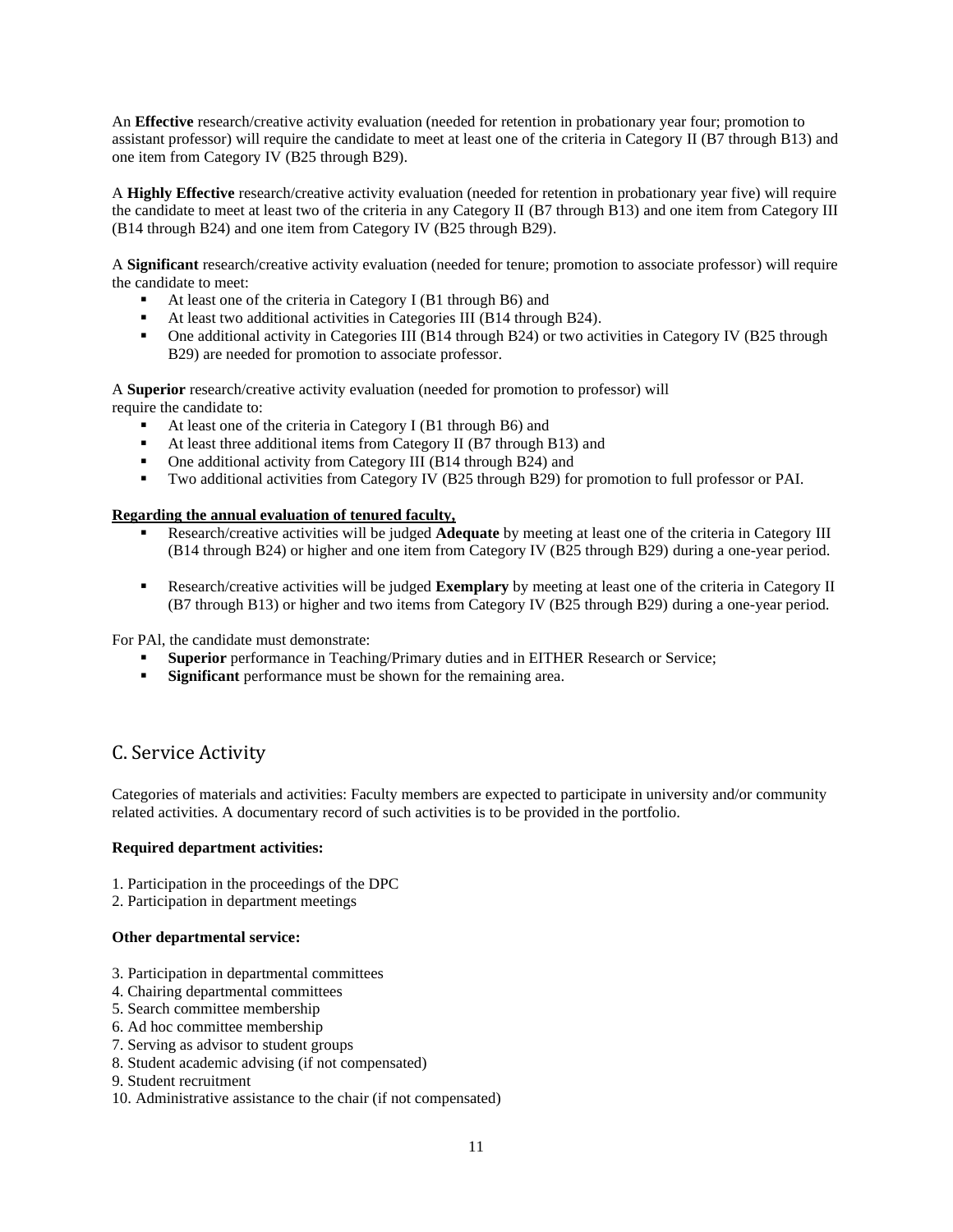- 11. Assessment (if not compensated)
- 12. Report preparation for accreditation/evaluation (in not compensated)
- 13. Organization of high school outreach programs
- 14. Academic fair judging at CSU
- 15. Creation of departmental web page, pamphlets, student handbooks
- 16. Departmental fund-raising
- 17. Student advising (if not compensated)

#### **University and college activities:**

- 18. Membership/leadership on university or college committees
- 19. Union committee membership/leadership positions (if not assigned duties)
- 20. University search committees
- 21. Faculty Senate membership
- 22. Organization of colloquia, workshops, lectures, debates on campus
- 23. Faculty Excellence Award (service emphasis)

#### **Professionally related community service or service to the profession:**

- 24. Giving public lectures
- 25. City-wide high school outreach activities
- 26. Unpaid consulting or volunteer service
- 27. Participation in other community outreach activities
- 28. Accreditation visitations
- 29. Teacher in-service programs
- 30. Edit professional newsletter
- 31. Membership in professional organizations
- 32. Leadership in professional organization
- 33. Any other necessary and appropriate submission of service to the profession or the campus community

### **Relative importance:**

Service activity at the department, university and college levels will be considered to be of equal importance but, in any case, more important than community service. Serving as an officer or in some other leadership role will be considered to be a more significant contribution than serving as a member of a committee. Care must be taken when evaluating service to consider the committee assignments and work available to the faculty member, the place of the faculty member in their professional development, and the nature of the faculty member's academic background. Recognition should be given to the fact that not every discipline lends itself to the same service opportunities, especially as these relate to community-based activities. It is also anticipated that the amount of service activities will vary from year to year.

## <span id="page-11-0"></span>Evaluation of the effectiveness of a candidate' s service will include the following:

- Extent and nature of leadership
- Degree of participation
- Quality and length of service
- The relationship of the service to the candidate's assigned responsibilities and to the
- **university.**

#### **Guidelines for evaluation of service:**

Based on documented evidence presented for the criteria listed in C2 through C33 above, the candidate will be judged by the voting members of the DPC as to whether the candidate has fulfilled the standard indicated.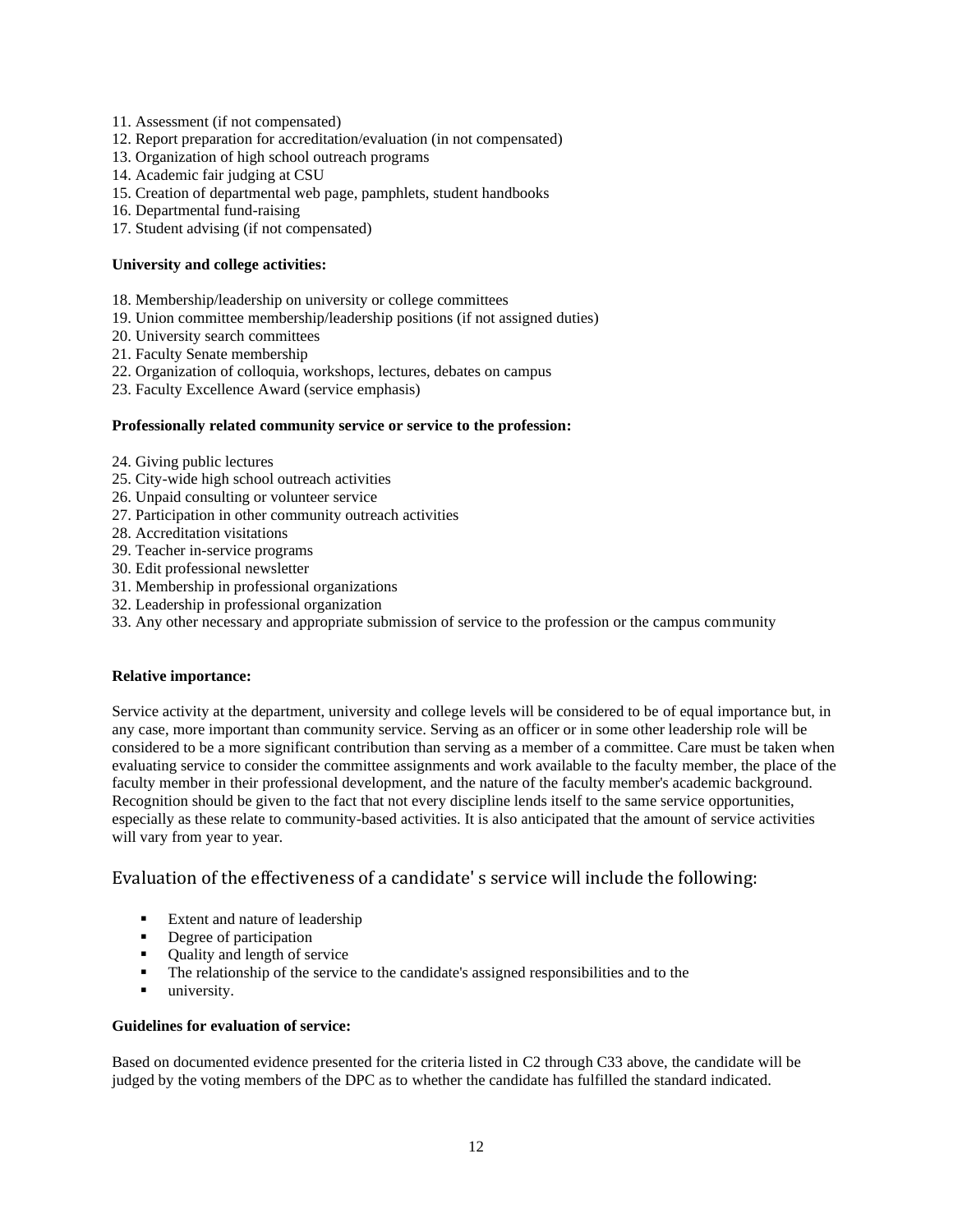An **Appropriate** service evaluation (needed for retention in probationary year one) will require one acceptable performance in at least one activity in C3 through C17

A **Satisfactory** service evaluation (needed for retention in probationary year two) will require the following:

- Acceptable performance in at least one activity in C3 through C17
- Acceptable performance in at least one activity in C18 through C23 or C24 through C33

A **Highly Satisfactory** service evaluation (needed for retention in probationary year three; promotion to assistant professor) will require the following:

- Acceptable performance in at least one activity in C3 through C17
- Acceptable performance in at least two activities in C18 through C23 or C24 through C33

An **Effective** service evaluation (needed for retention in probationary year four) will require the following:

- Acceptable performance in at least two activities in C3 through C17
- **•** Acceptable performance in at least one activity in C18 through C23 or C24 through C33

A **Highly Effective** service evaluation (needed for retention in probationary year five) will require the following:

- Acceptable performance in at least two activities in C3 through C17
- Acceptable performance in at least two activities in C18 through C23 or C24 through C33

A **Significant** service evaluation (needed for promotion to associate professor; tenure) will require the following:

- Acceptable performance in at least two activities in C3 through C17
- Acceptable performance in at least two additional activities in C3 through C33
- Significant performance (a leadership role) in any one of the areas listed above

A **Superior** service evaluation (needed for promotion to professor) will require the following:

- Acceptable performance in at least two activities in C3 through C17
- Acceptable performance in at least four additional activities in C3 through C33.
- Significant performance (a leadership role) in any two of the areas listed above

#### **For annual evaluation of tenured faculty,**

- Service activities will be judged **Adequate** by acceptable performance at least one activity in C3 through C17 and by acceptable performance in at least one of the activities in C18 through C33.
- Service activities will be judged **Exemplary** by acceptable performance in at least two activities in C3 through C33 and by significant performance (a leadership role) in any of the areas listed above. in at least one activity in C3 through C17 and by acceptable performance in at least two activities in C18 through C33 and by significant performance (a leadership role) in any of the areas listed above.

For PAI, the candidate must demonstrate:

- **Superior** performance in Teaching/Primary duties and in EITHER Research or Service;
- **Example 1 Significant** performance must be shown for the remaining area.

Regarding the evaluation of materials on the basis of "exceptionality," the materials submitted must exceed the standard of performance required for the given action.

# <span id="page-12-0"></span>IV. Distance Education Policies for Online and Hybrid Courses:

## <span id="page-12-1"></span>A. Online and Hybrid Course Offerings: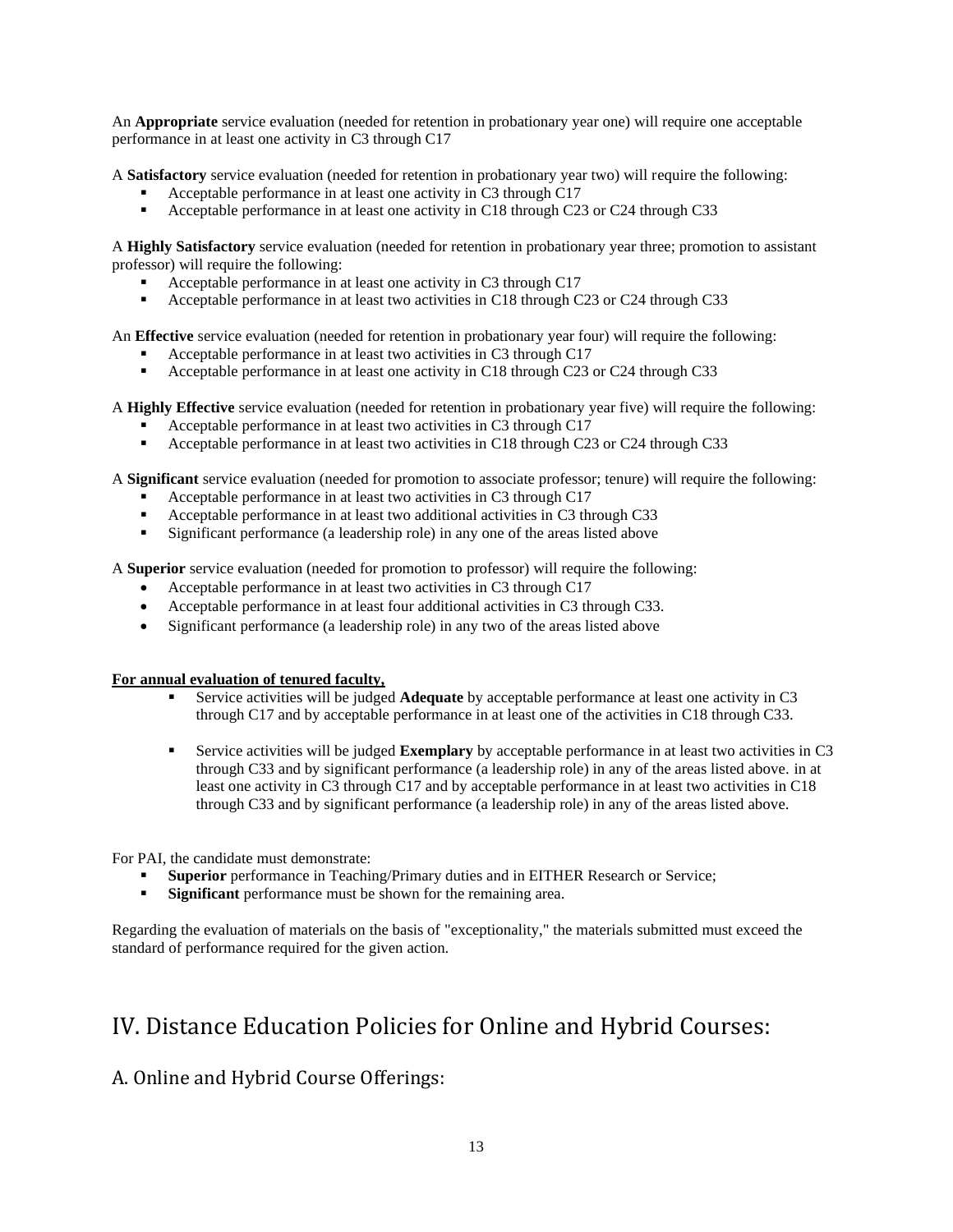1. The department will not permit more than 50% of an individual student's courses to be online or hybrid courses for 'the purpose of fulfilling the requirements for a degree.

2. The department may offer only approved courses. Criteria for approval of online and hybrid courses:

- Any online or hybrid course to be offered within the department's curriculum will need to be approved first by the department' s curriculum committee.
- When approving courses to be offered online or in hybrid format, the department is the first level of approval and should focus on the quality of the content and design of the course. The department is the only body that can determine if the content of the course is appropriate for the curriculum. Therefore, the department's curriculum committee will review the syllabus and interview the instructor to determine the appropriateness of content, design, and pedagogical approach within the context of the department's entire curricular offerings.
- Following departmental approval, proposed online or hybrid courses will need to be approved by the requisite university committees including; the College Curriculum Committee (CCC), the University Curriculum Coordinating Committee (UCCC), the University General Education Committee (GEC), and/or the Distance Education Committee (DEC).

3. Courses taught in an online or hybrid format carry the same consideration for personnel actions (retention, promotion, tenure) as any traditionally offered (i.e., face to face instruction) course.

4. The department may offer as many online and hybrid courses per semester as is appropriate to satisfy the program needs of the department and university.

5. Online and hybrid courses must conform to all applicable program, department, and university policies including but not limited to the Credit Hour Policy that specifies course content requirements to ensure uniformity and consistency of course content. Where a discrepancy arises, the faculty of the discipline shall have primacy in determining how this policy is implemented with respect to the courses within their curriculum.

# <span id="page-13-0"></span>B. Selection of Faculty to Teach Online and Hybrid Courses**:**

1. The Chair of the department shall poll the faculty to determine if there are those who wish to offer course within the Distance Education program.

2. Faculty teaching online or hybrid courses shall complete the Online Certification Training offered by the University's Center for Teaching and Research Excellence (CTRE). OCT or equivalent is required for faculty certification.

3. Faculty members teaching online and hybrid courses must be responsive to students' needs and questions about coursework and they shall hold office hours (virtual or in person) similar in duration to those required by traditional course offerings.

4. The Chair of the department will formulate a roster of faculty who wish to teach an online or hybrid course if demand for teaching assignments exceeds program need or the support from the University. This roster will be developed in a manner like those developed for teaching during the Summer Session.

# <span id="page-13-1"></span>C. Evaluating Online and Hybrid Courses:

1. The method for evaluating online and hybrid courses within the department will follow the same process used by traditionally offered courses.

2. These methods of evaluation will include student evaluations, peer evaluations, and Chair evaluation(s) as outlined in section the "Evaluating or teaching/performance of primary duties" section above and as required by the appropriate personnel action.

# <span id="page-13-2"></span>D. Advising Students about Online and Hybrid Courses:

1. Students that register for any online or hybrid course will be advised as to the requirements necessary to be successful in an online or hybrid course, including having the appropriate technology, time, discipline, and skill needed to complete the course. Students without access to the needed technology or lacking the necessary skills will be advised toward traditional courses or technology courses to build their skill level.

2. Students will be provided with the booklet, "Succeeding Online" published by the CTRE.